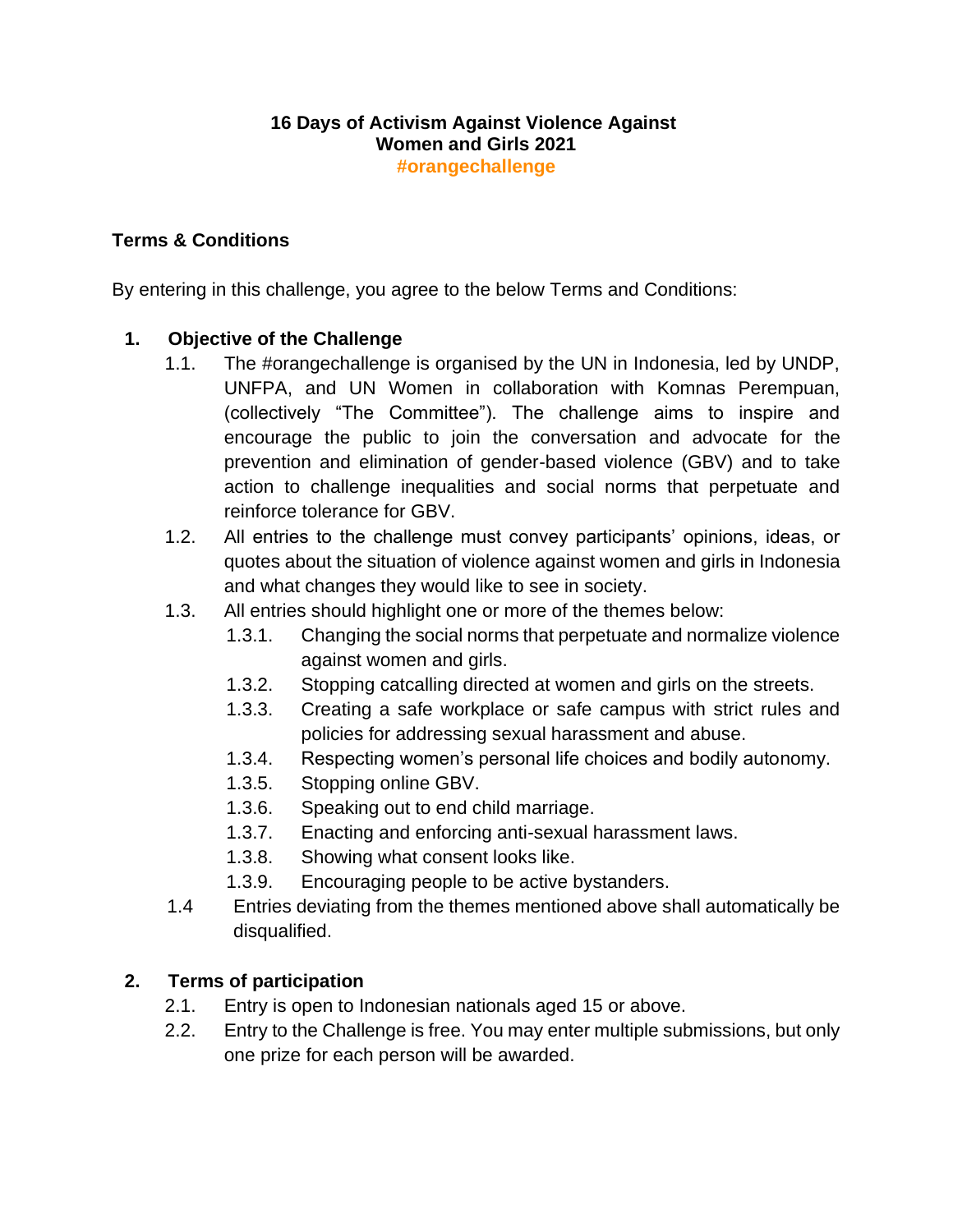- 2.3. Submit your entry by posting either short video(s) with a maximum duration of 1-minute, static visual artwork(s) (illustration, comic, painting, etc), meme(s), and/or song(s) on Instagram, Twitter or Facebook.
- 2.4. You must submit your entry(s) by posting the on Facebook or Instagram or Twitter by 25 November 2021, 23.59 WIB. Send the link to your post via DM @unwomenid. Late entries will not be accepted.
- 2.5. Together with each entry, you must include the hashtags #orangechallenge #orangetheworld #16days along with a caption of no more than 100 words linking the artwork to the theme you choose.
- 2.6. Make sure that the account you are using for this entry is your own account, and that it can be seen by the public.
- 2.7. You can participate without disclosing your identity if you wish. If you do not feel comfortable sharing your content via social media, email your entry along with your name and contact information to [registry.indonesia@unwomen.org](mailto:registry.indonesia@unwomen.org) by 25 November 2021, 23.59 WIB. Be advised that UN agencies will be allowed to share your content online via UN channels while maintaining your anonymity.
- 2.8. The names of the prize winners will be announced on 10 December 2021. The prizes are set out below:
	- 2.8.1 10 selected creators: Goodie bags from the UN in Indonesia.
	- 2.8.2 1st, 2nd, and 3rd winner: Laptop.
	- 2.8.3 Two people's choice winners: Android mobile phones.
- 2.9 The decisions of the jury are final and not subject to questions, revisions, or appeal. Criteria assessed are: relevance to the theme, and creativity. The People's Choice winners will be chosen based on both likes and the jury's selection according to the criteria listed above.
- 2.10 The Committee reserves the right to cancel, modify, suspend or delay the Challenge in the event of unforeseen circumstances beyond their reasonable control.
- 2.11 The Committee reserves the right to change, amend, delete or add to these Terms and Conditions at any time.
- 2.12 The Committee and their officials and agents shall not be responsible or liable for any claims, demands, losses and liability of any kind or nature arising out of or in connection with your participation in this Challenge or your acceptance or use of the prizes awarded.

# **3. Eligibility of participants and entry**

- 3.1. Eligibility of participants
- 3.1.1 You must be an Indonesian national who resides in Indonesia and at least 15 years old by 10 November 2021.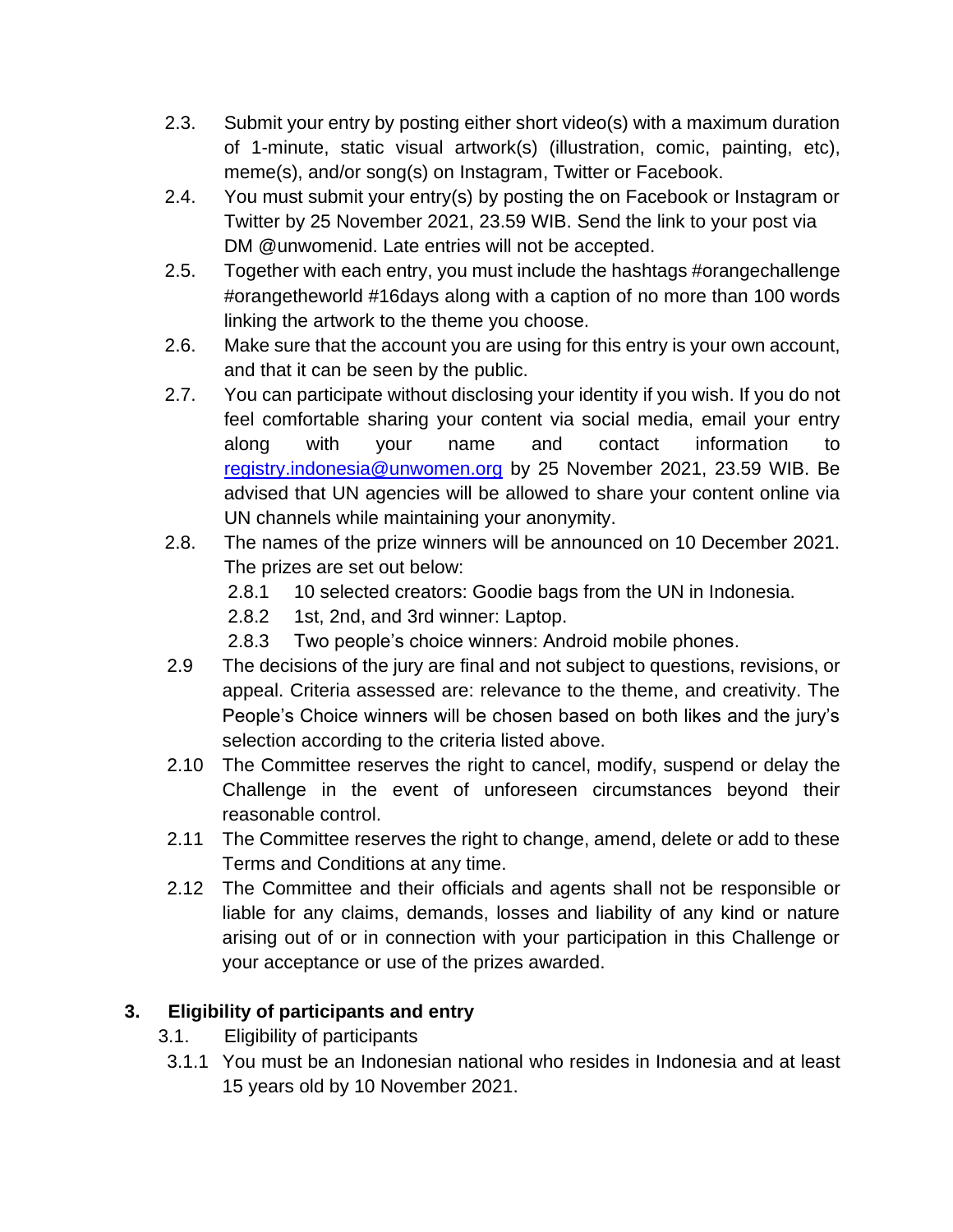- 3.2 Eligibility of entry(s)
- 3.2.1 You can submit either a short video (up to 1 minute), a static visual artwork (illustration, comic, painting, etc), a meme, and/or a self-produced song
- 3.2.2 Each short video should not exceed 1 minute in duration and should have a maximum file size of 20 MB
- 3.2.3 Each static visual artwork or meme should have a minimum resolution of 150 dpi and maximum file size of 5 MB in either jpg, jpeg, png, or PDF format
- 3.2.4 Each song submitted must be originally written and/or composed by yourself or with another person(s) who is eligible to enter this challenge and agree to the Terms & Conditions of this challenge. Please consult the Committee in case of any potential conflict of interest.
- 3.2.5 Your content must not be disrespectful of the impartiality and independence of the UN, reflect adversely on UN in Indonesia; be incompatible with the aims and objectives of UN in Indonesia; be derogatory to any persons depicted in the content; contain any nudity, discriminatory language, lewd, or otherwise offensive or inappropriate content.
- 3.2.6 Please ensure your content:
	- 3.2.6.1 Doesn't include any form of cultural, racial, or gender stereotyping.
	- 3.2.6.2 Doesn't use UN or UN agencies' logos.
	- 3.2.6.3 Doesn't include language that is or could be interpreted as inflammatory, abusive, violent, defamatory, discriminatory or stigmatizing.
	- 3.2.6.4 Doesn't include explicit images of violence or abuse or depict anyone in a discriminatory or disempowering light.
- 3.2.7 The Committee shall not be responsible or liable for: a) any problem, loss or damage due to delay and/or failure in receiving and sending the entry as a result of any network, communication or system interruption or error, or b) any error, interruption, deletion, defect, delay in operation or transmission, or unauthorized access to entries.
- 3.2.8 Submitted entry(s) must be original, unpublished work. However, the entry could be a pre-existing work. Entrants represent and warrant that their Submission is their original work, it has not been copied from others, and it does not violate the rights of any other person or entity.
- 3.2.9 Incomplete entries or entries that do not comply with these Terms and Conditions will be automatically disqualified at the sole discretion of The Committee.

## **4. Copyright**